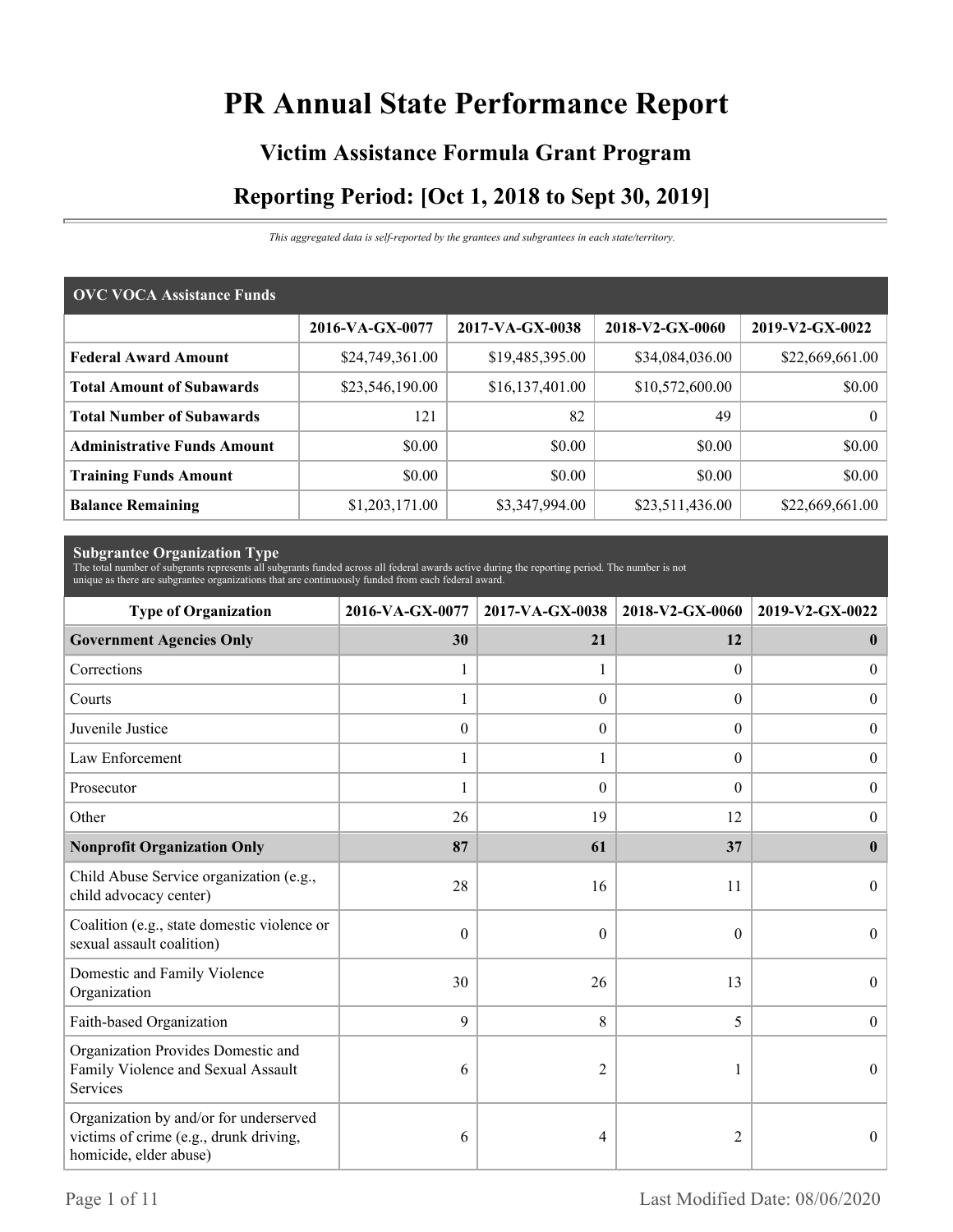| Sexual Assault Services organization<br>(e.g., rape crisis center)                                         | $\mathbf{0}$             | $\theta$         | $\theta$         | $\boldsymbol{0}$ |
|------------------------------------------------------------------------------------------------------------|--------------------------|------------------|------------------|------------------|
| Multiservice agency                                                                                        | 7                        | $\overline{4}$   | $\overline{4}$   | $\boldsymbol{0}$ |
| Other                                                                                                      | 1                        | 1                | 1                | $\boldsymbol{0}$ |
| <b>Federally Recognized Tribal</b><br><b>Governments, Agencies, and</b><br><b>Organizations Only</b>       | $\boldsymbol{0}$         | $\boldsymbol{0}$ | $\bf{0}$         | $\bf{0}$         |
| Child Abuse Service organization (e.g.,<br>child advocacy center)                                          | $\boldsymbol{0}$         | $\mathbf{0}$     | $\theta$         | $\overline{0}$   |
| Court                                                                                                      | $\boldsymbol{0}$         | $\theta$         | $\overline{0}$   | $\overline{0}$   |
| Domestic and Family Violence<br>organization                                                               | $\boldsymbol{0}$         | $\theta$         | $\boldsymbol{0}$ | $\boldsymbol{0}$ |
| Faith-based organization                                                                                   | $\boldsymbol{0}$         | $\boldsymbol{0}$ | $\boldsymbol{0}$ | $\boldsymbol{0}$ |
| Juvenile justice                                                                                           | $\boldsymbol{0}$         | $\overline{0}$   | $\overline{0}$   | $\boldsymbol{0}$ |
| Law Enforcement                                                                                            | $\boldsymbol{0}$         | $\boldsymbol{0}$ | $\boldsymbol{0}$ | $\boldsymbol{0}$ |
| Organization provides domestic and<br>family violence and sexual assault<br>services                       | $\boldsymbol{0}$         | $\mathbf{0}$     | $\theta$         | $\overline{0}$   |
| Prosecutor                                                                                                 | $\boldsymbol{0}$         | $\theta$         | $\boldsymbol{0}$ | $\boldsymbol{0}$ |
| Sexual Assault Services organization<br>(e.g., rape crisis center)                                         | $\boldsymbol{0}$         | $\theta$         | $\theta$         | $\boldsymbol{0}$ |
| Other justice-based agency                                                                                 | $\boldsymbol{0}$         | $\boldsymbol{0}$ | $\boldsymbol{0}$ | $\boldsymbol{0}$ |
| Other agency that is NOT justice-based<br>(e.g., human services, health, education)                        | $\boldsymbol{0}$         | $\theta$         | $\theta$         | $\overline{0}$   |
| Organization by and/or for a specific<br>traditionally underserved community                               | $\boldsymbol{0}$         | $\theta$         | $\theta$         | $\overline{0}$   |
| Organization by and/or for underserved<br>victims of crime (e.g., drunk driving,<br>homicide, elder abuse) | $\boldsymbol{0}$         | $\boldsymbol{0}$ | $\boldsymbol{0}$ | $\Omega$         |
| Other                                                                                                      | $\boldsymbol{0}$         | $\boldsymbol{0}$ | $\overline{0}$   | $\boldsymbol{0}$ |
| <b>Campus Organizations Only</b>                                                                           | $\overline{\mathbf{4}}$  | $\boldsymbol{0}$ | $\bf{0}$         | $\mathbf{0}$     |
| Campus-based victims services                                                                              | $\overline{\mathcal{A}}$ | $\boldsymbol{0}$ | $\overline{0}$   | $\boldsymbol{0}$ |
| Law enforcement                                                                                            | $\boldsymbol{0}$         | $\boldsymbol{0}$ | $\overline{0}$   | $\boldsymbol{0}$ |
| Physical or mental health service<br>program                                                               | $\boldsymbol{0}$         | $\theta$         | $\boldsymbol{0}$ | $\boldsymbol{0}$ |
| Other                                                                                                      | $\boldsymbol{0}$         | $\mathbf{0}$     | $\overline{0}$   | $\boldsymbol{0}$ |
| <b>Total Number of Subawards</b>                                                                           | 121                      | 82               | 49               | $\mathbf{0}$     |

\*This number is not unique across fiscal years as there are subgrantee organizations that are funded from multiple federal awards.

| <b>Subaward Purpose</b><br>A single SAR can select multiple purposes. Numbers are not unique |                                                                       |  |
|----------------------------------------------------------------------------------------------|-----------------------------------------------------------------------|--|
|                                                                                              | 2016-VA-GX-0077   2017-VA-GX-0038   2018-V2-GX-0060   2019-V2-GX-0022 |  |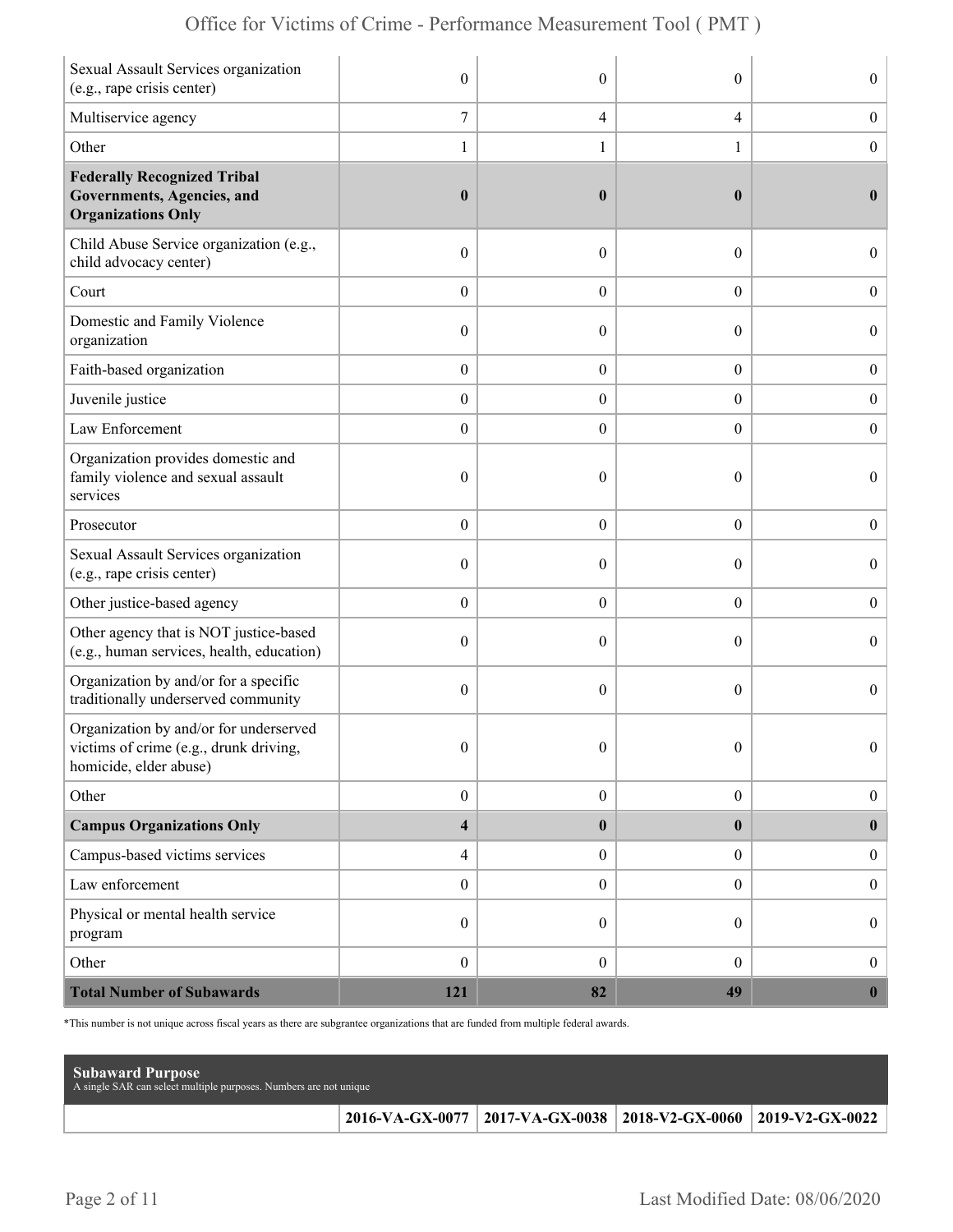| A. Continue a VOCA-funded victim<br>project funded in a previous year                  | 104 | 75 | 42 |  |
|----------------------------------------------------------------------------------------|-----|----|----|--|
| B. Expand or enhance an existing project<br>not funded by VOCA in the previous<br>year |     |    |    |  |
| C. Start up a new victim services project                                              | 15  | h  |    |  |
| D. Start up a new Native American<br>victim services project                           | 0   |    |    |  |
| E. Expand or enhance an existing <b>Native</b><br><b>American</b> project              |     |    |    |  |

**VOCA and Match Funds** A single SAR can select multiple service types. Numbers are not unique

|                                                              | 2016-VA-GX-0077 | $2017-VA-GX-0038$ | 2018-V2-GX-0060 | 2019-V2-GX-0022 |
|--------------------------------------------------------------|-----------------|-------------------|-----------------|-----------------|
| A.INFORMATION & REFERRAL                                     | 100             | 70                | 44              | 0               |
| <b>B.PERSONAL</b><br>ADVOCACY/ACCOMPANIMENT                  | 84              | 60                | 32              | 0               |
| <b>C.EMOTIONAL SUPPORT OR</b><br><b>SAFETY SERVICES</b>      | 107             | 71                | 45              |                 |
| <b>D.SHELTER/HOUSING SERVICES</b>                            | 61              | 45                | 18              | 0               |
| E.CRIMINAL/CIVIL JUSTICE<br><b>SYSTEM ASSISTANCE</b>         | 64              | 53                | 21              |                 |
| <b>F. ASSISTANCE IN FILING</b><br><b>COMPENSATION CLAIMS</b> | 120             | 82                | 49              |                 |

| <b>Priority and Underserved Requirements</b> |                 |                 |                 |                 |  |  |  |
|----------------------------------------------|-----------------|-----------------|-----------------|-----------------|--|--|--|
| <b>Priority Area</b>                         | 2016-VA-GX-0077 | 2017-VA-GX-0038 | 2018-V2-GX-0060 | 2019-V2-GX-0022 |  |  |  |
| <b>Child Abuse</b>                           |                 |                 |                 |                 |  |  |  |
| <b>Total Amount</b>                          | \$7,386,958.00  | \$5,616,459.00  | \$4,868,905.00  | \$0.00          |  |  |  |
| % of Total Federal Award                     | 30.00 %         | 29.00 %         | 14.00 %         |                 |  |  |  |
| <b>Domestic and Family Violence</b>          |                 |                 |                 |                 |  |  |  |
| <b>Total Amount</b>                          | \$12,526,049.00 | \$5,998,953.00  | \$3,238,748.00  | \$0.00          |  |  |  |
| % of Total Federal Award                     | 51.00 %         | 31.00 %         | $10.00\%$       |                 |  |  |  |
| <b>Sexual Assault</b>                        |                 |                 |                 |                 |  |  |  |
| <b>Total Amount</b>                          | \$1,212,454.00  | \$718,381.00    | \$161,191.00    | \$0.00          |  |  |  |
| % of Total Federal Award                     | $5.00\%$        | $4.00\%$        | $0.00 \%$       |                 |  |  |  |
| <b>Underserved</b>                           |                 |                 |                 |                 |  |  |  |
| <b>Total Amount</b>                          | \$1,815,550.00  | \$2,977,672.00  | \$2,039,679.00  | \$0.00          |  |  |  |
| % of Total Federal Award                     | $7.00\%$        | 15.00 %         | $6.00\%$        |                 |  |  |  |

| <b>Budget and Staffing</b>  |                                                                 |  |
|-----------------------------|-----------------------------------------------------------------|--|
| <b>Staffing Information</b> | 2016-VA-GX-0077 2017-VA-GX-0038 2018-V2-GX-0060 2019-V2-GX-0022 |  |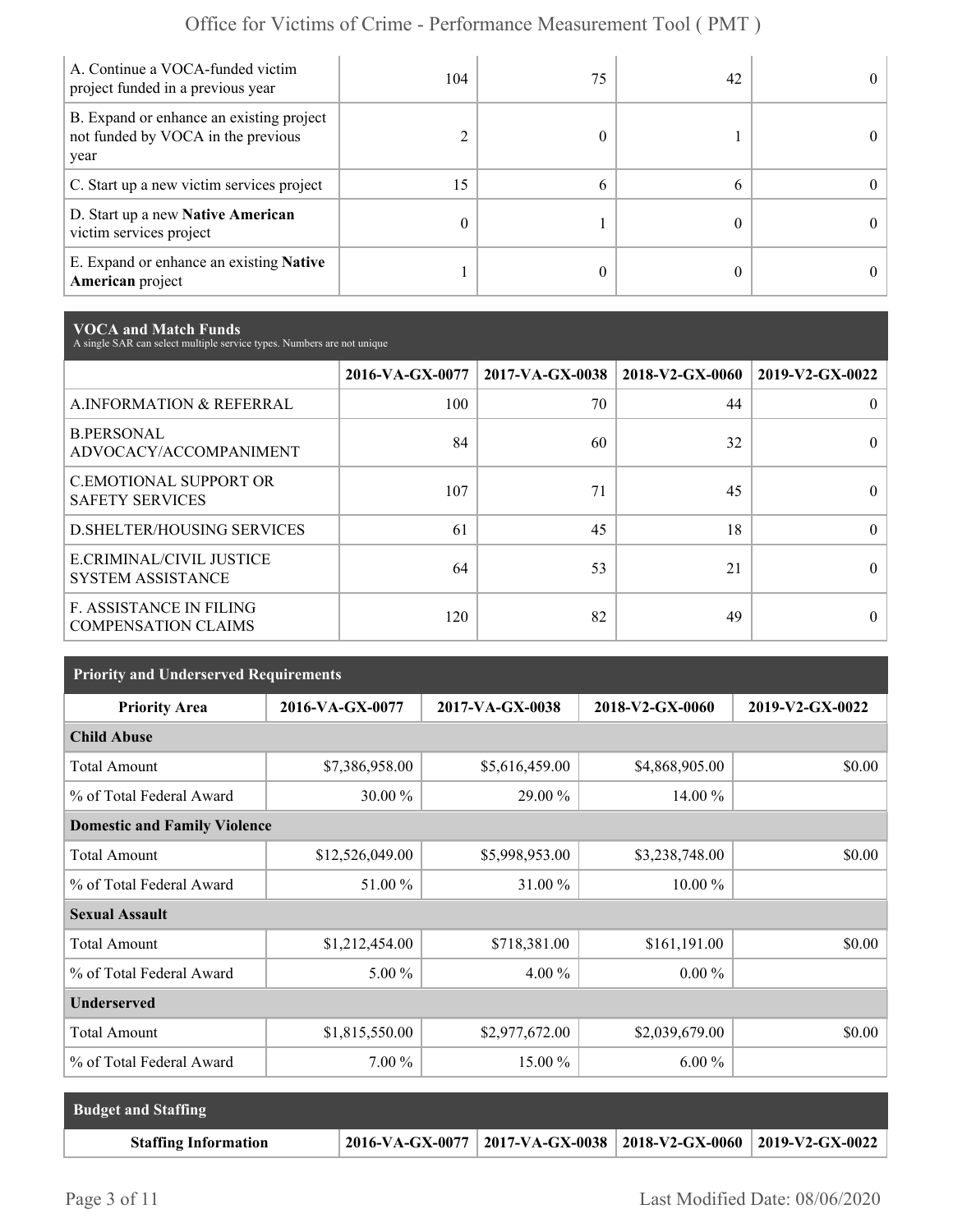| Total number of paid staff for all<br>subgrantee victimization program and/or<br>services                                                            | 97492   | 772    | 423    |  |
|------------------------------------------------------------------------------------------------------------------------------------------------------|---------|--------|--------|--|
| Number of staff hours funded through<br>this VOCA award (plus match) for<br>subgrantee's victimization programs<br>and/or services                   | 1447912 | 865195 | 892584 |  |
| Total number of volunteer staff<br>supporting the work of this VOCA award<br>(plus match) for subgrantee's<br>victimization programs and/or services | 3016    | 646    | 514    |  |
| Number of volunteer hours supporting<br>the work of this VOCA award (plus<br>match) for subgrantee's victimization<br>programs and/or services       | 569857  | 406200 | 330006 |  |

### **AGGREGATED SUBGRANTEE PERFORMANCE MEASURE DATA**

**Victimization Type**

|                                                                                               | Number of                                                                          | <b>Number of Individuals Who Actually Received Services</b><br><b>Based on a Presenting Victimization</b> |                    |                    |                           |                                  |  |
|-----------------------------------------------------------------------------------------------|------------------------------------------------------------------------------------|-----------------------------------------------------------------------------------------------------------|--------------------|--------------------|---------------------------|----------------------------------|--|
| <b>Victimization Type</b>                                                                     | <b>Subgrantees Indicating</b><br><b>Intent to Serve This</b><br><b>Victim Type</b> | Quarter<br>1 Total                                                                                        | Quarter<br>2 Total | Quarter<br>3 Total | <b>Quarter</b><br>4 Total | Per<br><b>Ouarter</b><br>Average |  |
| <b>Adult Physical Assault (includes</b><br>Aggravated and Simple Assault)                     | 72                                                                                 | 720                                                                                                       | 643                | 593                | 664                       | 655                              |  |
| <b>Adult Sexual Assault</b>                                                                   | 71                                                                                 | 363                                                                                                       | 199                | 223                | 390                       | 293                              |  |
| Adults Sexually Abused/Assaulted as<br>Children                                               | 53                                                                                 | 126                                                                                                       | 162                | 197                | 170                       | 163                              |  |
| Arson                                                                                         | $\overline{2}$                                                                     | 25                                                                                                        | 16                 | 16                 | 10                        | 16                               |  |
| Bullying (Verbal, Cyber or Physical)                                                          | $\mathbf{1}$                                                                       | 403                                                                                                       | 453                | 433                | 509                       | 449                              |  |
| <b>Burglary</b>                                                                               | 17                                                                                 | 401                                                                                                       | 142                | 87                 | 35                        | 166                              |  |
| Child Physical Abuse or Neglect                                                               | 11                                                                                 | 758                                                                                                       | 1044               | 1052               | 992                       | 961                              |  |
| Child Pornography                                                                             | 36                                                                                 | 21                                                                                                        | 5                  | 8                  | 4                         | 9                                |  |
| Child Sexual Abuse/Assault                                                                    | $\mathbf{1}$                                                                       | 259                                                                                                       | 668                | 531                | 523                       | 495                              |  |
| Domestic and/or Family Violence                                                               | 31                                                                                 | 6745                                                                                                      | 9296               | 8605               | 8690                      | 8334                             |  |
| <b>DUI/DWI</b> Incidents                                                                      | 10                                                                                 | 9                                                                                                         | 53                 | 25                 | 19                        | 26                               |  |
| Elder Abuse or Neglect                                                                        | 6                                                                                  | 582                                                                                                       | 518                | 559                | 438                       | 524                              |  |
| Hate Crime:<br>Racial/Religious/Gender/ Sexual<br>Orientation/Other (Explanation<br>Required) | 21                                                                                 | 14                                                                                                        | 25                 | 12                 | 3                         | 13                               |  |
| Human Trafficking: Labor                                                                      | 13                                                                                 | $\overline{2}$                                                                                            | $\overline{4}$     | $\overline{4}$     | 5                         | $\overline{3}$                   |  |
| Human Trafficking: Sex                                                                        | 15                                                                                 | 2                                                                                                         | 2                  | $\overline{2}$     | 1                         | 1                                |  |
| Identity Theft/Fraud/Financial Crime                                                          | $\,8\,$                                                                            | 275                                                                                                       | 244                | 131                | 219                       | 217                              |  |

Page 4 of 11 Last Modified Date: 08/06/2020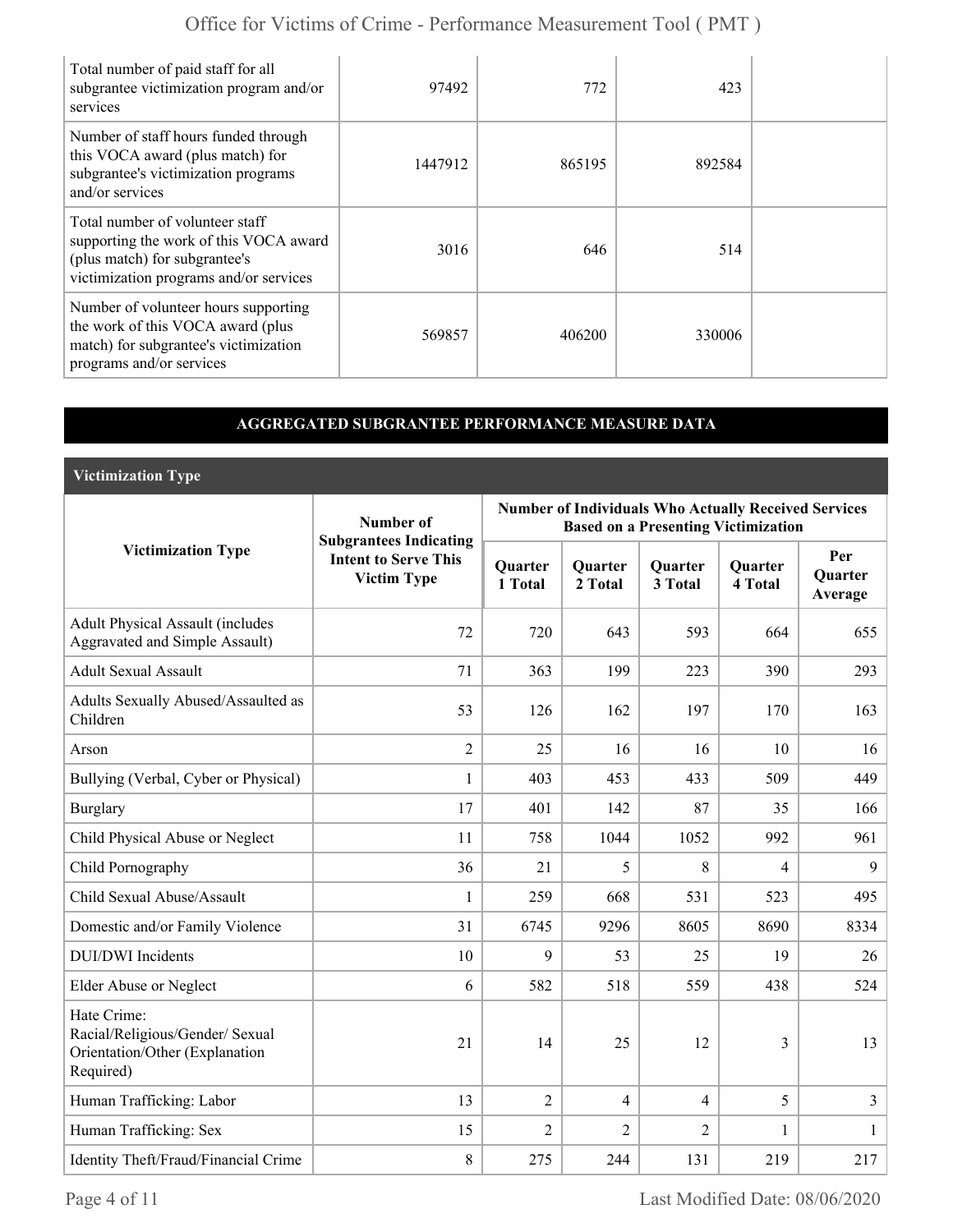| Kidnapping (non-custodial)                           | 11 | 320  | 34       | 28             | 22   | 101  |
|------------------------------------------------------|----|------|----------|----------------|------|------|
| Kidnapping (custodial)                               | 13 | 25   | 22       | 31             | 35   | 28   |
| Mass Violence<br>(Domestic/International)            | 11 | 24   | 15       | 3              | 30   | 18   |
| Other Vehicular Victimization (e.g.,<br>Hit and Run) | 11 | 36   | 155      | 58             | 38   | 71   |
| Robbery                                              | 26 | 1789 | 395      | 293            | 226  | 675  |
| Stalking/Harassment                                  | 21 | 149  | 190      | 173            | 195  | 176  |
| <b>Survivors of Homicide Victims</b>                 | 24 | 1445 | 605      | 441            | 410  | 725  |
| Teen Dating Victimization                            | 10 | 6    | 8        | 14             | 6    | 8    |
| Terrorism (Domestic/International)                   | 3  |      | $\theta$ | $\overline{2}$ |      |      |
| Other                                                | 4  | 2016 | 5626     | 6782           | 4737 | 4790 |

## **Special Classifications of Individuals**

|                                                           | <b>Number of Individuals Self Reporting a Special Classification</b> |                                  |                           |                                  |                        |  |
|-----------------------------------------------------------|----------------------------------------------------------------------|----------------------------------|---------------------------|----------------------------------|------------------------|--|
| <b>Special Classifications of Individuals</b>             | <b>Quarter 1</b><br><b>Total</b>                                     | <b>Quarter 2</b><br><b>Total</b> | Quarter 3<br><b>Total</b> | <b>Quarter 4</b><br><b>Total</b> | Per Quarter<br>Average |  |
| Deaf/Hard of Hearing                                      | 39                                                                   | 46                               | 40                        | 45                               | 160                    |  |
| Homeless                                                  | 337                                                                  | 387                              | 472                       | 422                              | 1872                   |  |
| Immigrants/Refugees/Asylum Seekers                        | 116                                                                  | 257                              | 408                       | 180                              | 603                    |  |
| <b>LGBTQ</b>                                              | 46                                                                   | 64                               | 92                        | 106                              | 369                    |  |
| Veterans                                                  | 41                                                                   | 16                               | 16                        | 14                               | 82                     |  |
| Victims with Disabilities: Cognitive/<br>Physical /Mental | 936                                                                  | 1163                             | 1137                      | 933                              | 3982                   |  |
| Victims with Limited English Proficiency                  | 1717                                                                 | 1513                             | 1870                      | 1803                             | 7848                   |  |
| Other                                                     | 121                                                                  | 312                              | 142                       | 215                              | 1168                   |  |

## **General Award Information**

| <b>Activities Conducted at the Subgrantee Level</b>                                                                          | <b>Number</b> | Percent    |
|------------------------------------------------------------------------------------------------------------------------------|---------------|------------|
| Total number of individuals who received services during the Fiscal Year.                                                    | 73891         |            |
| Total number of anonymous contacts who received services during the Fiscal Year                                              | 1268          |            |
| Number of new individuals who received services from your state for the first time during the Fiscal Year.                   | 37256         | $50.42\%$  |
| Of the clients who received services, how many presented with more than one type of victimization during<br>the Fiscal Year? | 7746          | $10.48 \%$ |
| Number of individuals assisted with a victim compensation application during the Fiscal Year.                                | 4313          |            |

| <b>Demographics</b>                                  |        |          |
|------------------------------------------------------|--------|----------|
| Demographic Characteristic of New Individuals Served | Number | Percent  |
| <b>Race/Ethinicity</b>                               |        |          |
| American Indian or Alaska Native                     | 51     | $0.14\%$ |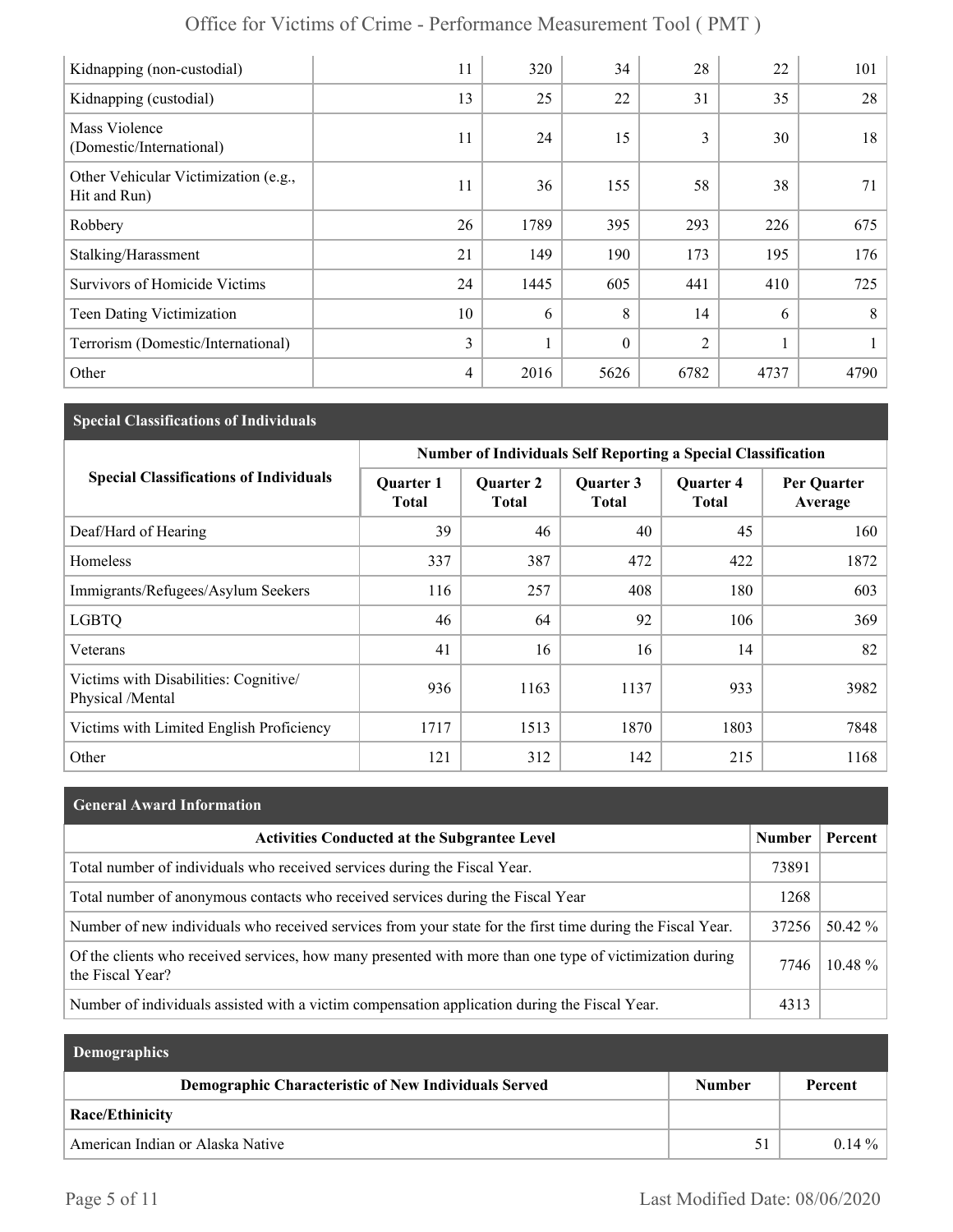| Asian                                     | 9     | $0.02 \%$  |
|-------------------------------------------|-------|------------|
| <b>Black or African American</b>          | 190   | $0.51\%$   |
| Hispanic or Latino                        | 31585 | 84.78 %    |
| Native Hawaiian or Other Pacific Islander | 5     | $0.01\%$   |
| White Non-Latino or Caucasian             | 373   | $1.00\,\%$ |
| Some Other Race                           | 67    | $0.18 \%$  |
| <b>Multiple Races</b>                     | 144   | $0.39\%$   |
| Not Reported                              | 2831  | 7.60 %     |
| Not Tracked                               | 2001  | 5.37%      |
| <b>Race/Ethnicity Total</b>               | 37256 |            |
| <b>Gender Identity</b>                    |       |            |
| Male                                      | 8549  | 22.95 %    |
| Female                                    | 25664 | 68.89%     |
| Other                                     | 64    | $0.17\%$   |
| Not Reported                              | 2508  | 6.73%      |
| Not Tracked                               | 471   | $1.26\%$   |
| <b>Gender Total</b>                       | 37256 |            |
| Age                                       |       |            |
| Age 0-12                                  | 3128  | 8.40 %     |
| Age 13-17                                 | 1521  | $4.08\%$   |
| Age 18-24                                 | 3834  | 10.29%     |
| Age 25-59                                 | 15189 | 40.77 %    |
| Age 60 and Older                          | 4880  | 13.10%     |
| Not Reported                              | 6432  | 17.26 %    |
| Not Tracked                               | 2272  | $6.10 \%$  |
| <b>Age Total</b>                          | 37256 |            |

| <b>Direct Services</b> |                                                                                 |                                                                  |                                                                           |                         |
|------------------------|---------------------------------------------------------------------------------|------------------------------------------------------------------|---------------------------------------------------------------------------|-------------------------|
| <b>Service Area</b>    | # of Subgrantees<br><b>That Provided</b><br><b>Services in This</b><br>Category | # of<br><b>Individuals/Contacts</b><br><b>Receiving Services</b> | <b>Specific Service</b>                                                   | Frequency<br>of Service |
|                        |                                                                                 |                                                                  | Enter the number of times services were<br>provided in each subcategory.  | $\theta$                |
|                        |                                                                                 |                                                                  | A1. Information about the criminal<br>justice process                     | 31072                   |
| A. Information $\&$    | 77                                                                              | 35248                                                            | A2. Information about victim rights, how<br>to obtain notifications, etc. | 49677                   |
| Referral               |                                                                                 |                                                                  | A3. Referral to other victim service<br>programs                          | 13185                   |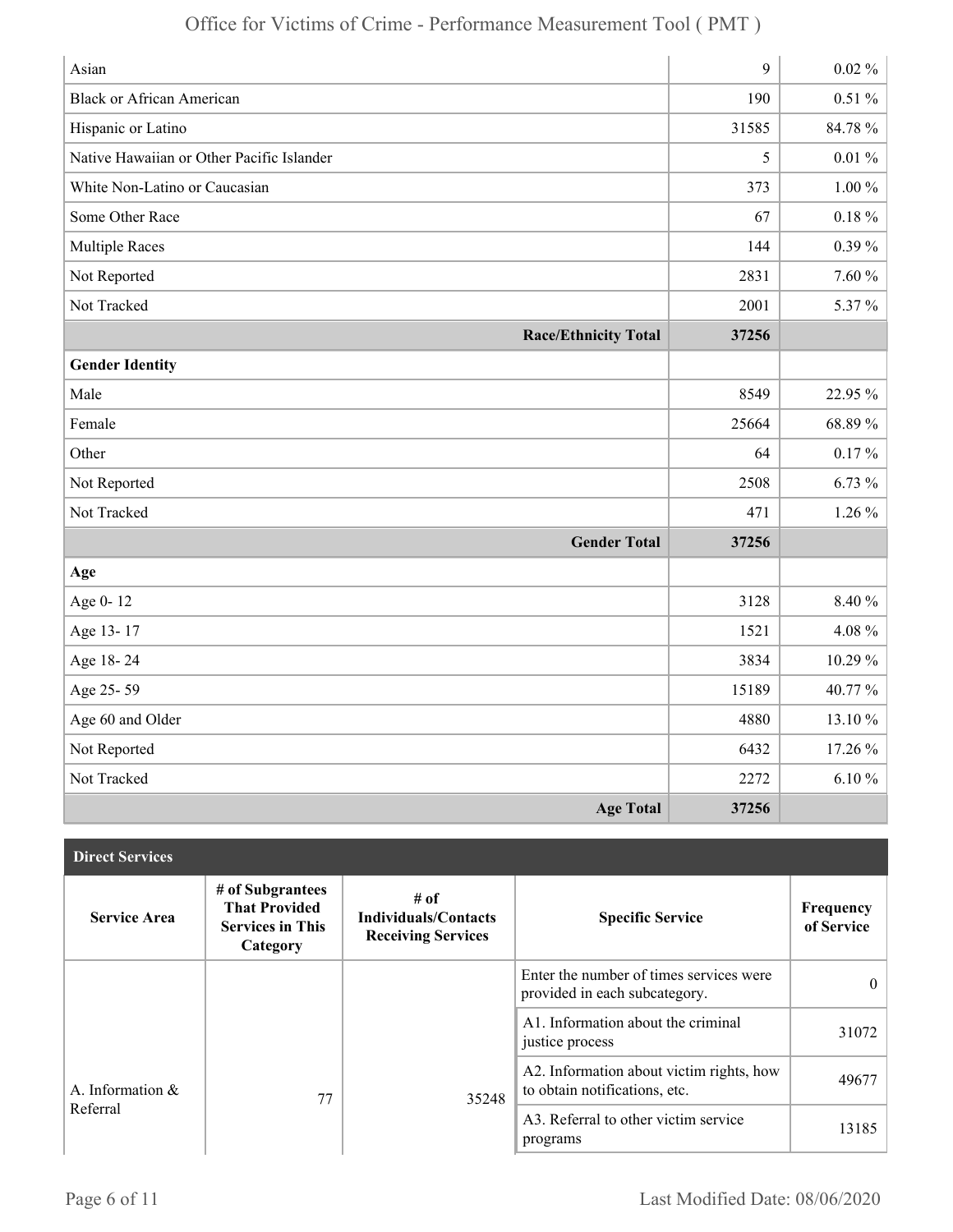|                                           |    |       | A4. Referral to other services, supports,<br>and resources (includes legal, medical,<br>faith-based organizations, address<br>confidentiality programs, etc.) | 19748            |
|-------------------------------------------|----|-------|---------------------------------------------------------------------------------------------------------------------------------------------------------------|------------------|
|                                           |    |       | Enter the number of times services were<br>provided in each subcategory.                                                                                      | $\overline{0}$   |
|                                           |    |       | B1. Victim advocacy/accompaniment to<br>emergency medical care                                                                                                | 1350             |
|                                           |    |       | B2. Victim advocacy/accompaniment to<br>medical forensic exam                                                                                                 | 428              |
|                                           |    |       | B3. Law enforcement interview<br>advocacy/accompaniment                                                                                                       | 6633             |
| B. Personal<br>Advocacy/<br>Accompaniment |    |       | B4. Individual advocacy (e.g., assistance<br>in applying for public benefits, return of<br>personal property or effects)                                      | 1674             |
|                                           | 63 | 9775  | B5. Performance of medical or<br>nonmedical forensic exam or interview<br>or medical evidence collection                                                      | 641              |
|                                           |    |       | B6. Immigration assistance (e.g., special<br>visas, continued presence application,<br>and other immigration relief)                                          | 233              |
|                                           |    |       | B7. Intervention with employer, creditor,<br>landlord, or academic institution                                                                                | 593              |
|                                           |    |       | B8. Child or dependent care assistance<br>(includes coordination of services)                                                                                 | 7892             |
|                                           |    |       | B9. Transportation assistance (includes<br>coordination of services)                                                                                          | 21915            |
|                                           |    |       | B10. Interpreter services                                                                                                                                     | 110              |
|                                           |    |       | Enter the number of times services were<br>provided in each subcategory.                                                                                      | $\boldsymbol{0}$ |
|                                           |    |       | C1. Crisis intervention (in-person,<br>includes safety planning, etc.)                                                                                        | 11151            |
|                                           |    |       | C2. Hotline/crisis line counseling                                                                                                                            | 10822            |
| C. Emotional<br><b>Support or Safety</b>  | 97 | 27749 | C3. On-scene crisis response (e.g.,<br>community crisis response)                                                                                             | 298              |
| Services                                  |    |       | C4. Individual counseling                                                                                                                                     | 40021            |
|                                           |    |       | C5. Support groups (facilitated or peer)                                                                                                                      | 4889             |
|                                           |    |       | C6. Other Therapy (traditional, cultural,<br>or alternative healing; art, writing, or<br>play therapy, etc.)                                                  | 25489            |
|                                           |    |       | C7. Emergency financial assistance                                                                                                                            | 4176             |
|                                           |    |       | Enter the number of times services were<br>provided in each subcategory.                                                                                      | $\boldsymbol{0}$ |
| D. Shelter/Housing                        |    |       | D1. Emergency shelter or safe house                                                                                                                           | 69611            |
| Services                                  | 57 | 2731  | D2. Transitional housing                                                                                                                                      | 5939             |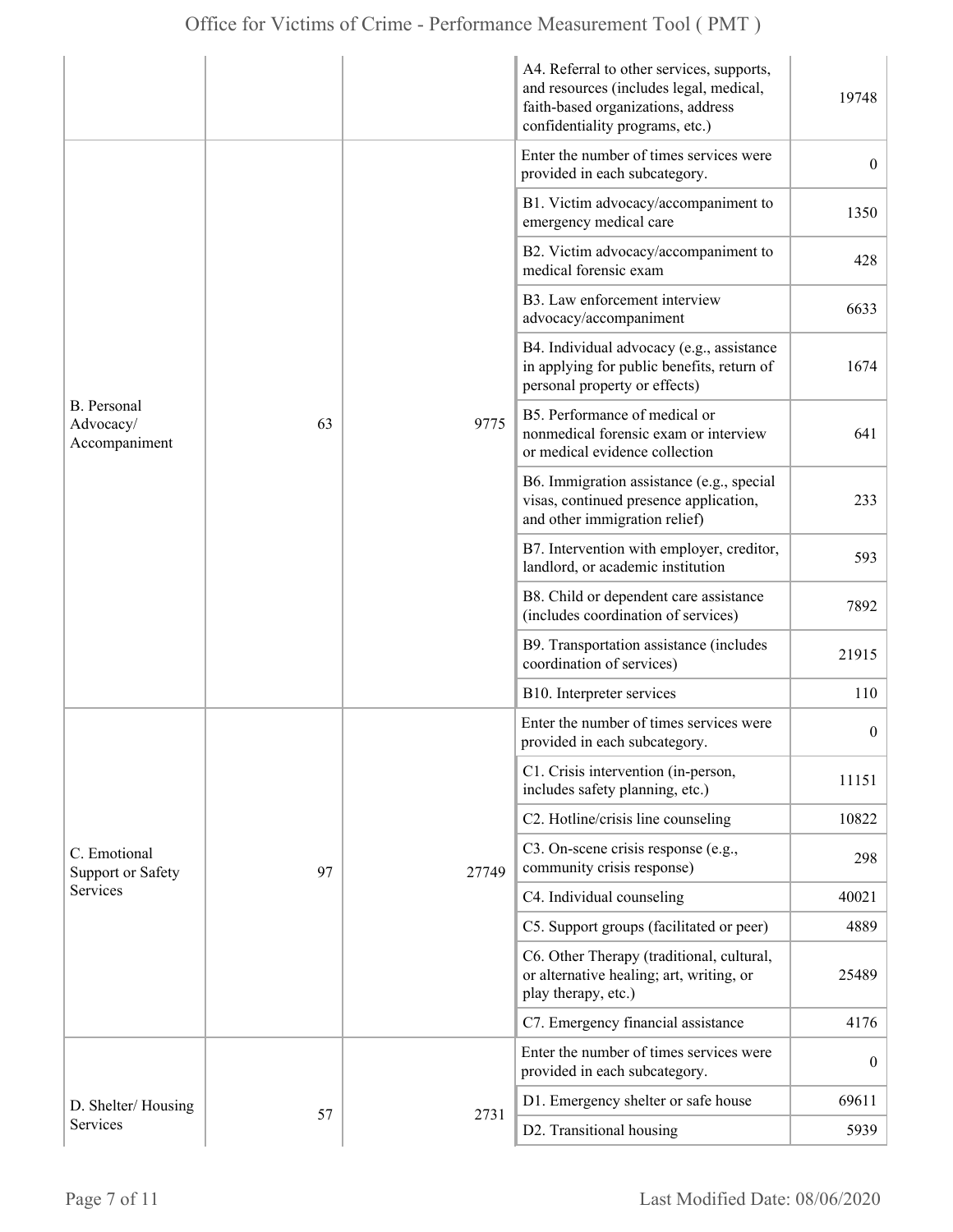|                                                    |    |       | D3. Relocation assistance (includes<br>assistance with obtaining housing)  | 708      |
|----------------------------------------------------|----|-------|----------------------------------------------------------------------------|----------|
| E. Criminal/ Civil<br>Justice System<br>Assistance |    | 23153 | Enter the number of times services were<br>provided in each subcategory.   | $\theta$ |
|                                                    |    |       | E1. Notification of criminal justice<br>events                             | 16088    |
|                                                    |    |       | E2. Victim impact statement assistance                                     | 5555     |
|                                                    |    |       | E3. Assistance with restitution                                            | 1085     |
|                                                    |    |       | E4. Civil legal assistance in obtaining<br>protection or restraining order | 5257     |
|                                                    | 46 |       | E5. Civil legal assistance with family law<br>issues                       | 1294     |
|                                                    |    |       | E6. Other emergency justice-related<br>assistance                          | 402      |
|                                                    |    |       | E7. Immigration assistance                                                 | 401      |
|                                                    |    |       | E8. Prosecution interview<br>advocacy/accompaniment                        | 980      |
|                                                    |    |       | E9. Law enforcement interview<br>advocacy/accompaniment                    | 1010     |
|                                                    |    |       | E10. Criminal advocacy/accompaniment                                       | 3922     |
|                                                    |    |       | E11. Other legal advice and/or counsel                                     | 5714     |

### **ANNUAL QUESTIONS**

| <b>Grantee Annually Reported Questions</b>                                                                                                       |                  |  |  |
|--------------------------------------------------------------------------------------------------------------------------------------------------|------------------|--|--|
| <b>Question/Option</b>                                                                                                                           | Count            |  |  |
| Were any administrative and training funds used during the reporting period?                                                                     |                  |  |  |
| Yes                                                                                                                                              |                  |  |  |
| N <sub>0</sub>                                                                                                                                   | $\theta$         |  |  |
| Did the administrative funds support any education activities during the reporting period?                                                       |                  |  |  |
| Yes                                                                                                                                              | $\overline{0}$   |  |  |
| N <sub>0</sub>                                                                                                                                   |                  |  |  |
| Number of requests received for education activities during the reporting period.                                                                | $\overline{0}$   |  |  |
| Number of people trained or attending education events during the reporting period.                                                              | $\boldsymbol{0}$ |  |  |
| Number of events conducted during the reporting period.                                                                                          | $\overline{0}$   |  |  |
| Did the grant support any coordination activities (e.g., with other service providers, law enforcement agencies) during the<br>reporting period? |                  |  |  |
| Yes                                                                                                                                              | $\overline{0}$   |  |  |
| N <sub>0</sub>                                                                                                                                   |                  |  |  |
| Describe any program or educational materials developed during the reporting period.                                                             |                  |  |  |
| Not required                                                                                                                                     |                  |  |  |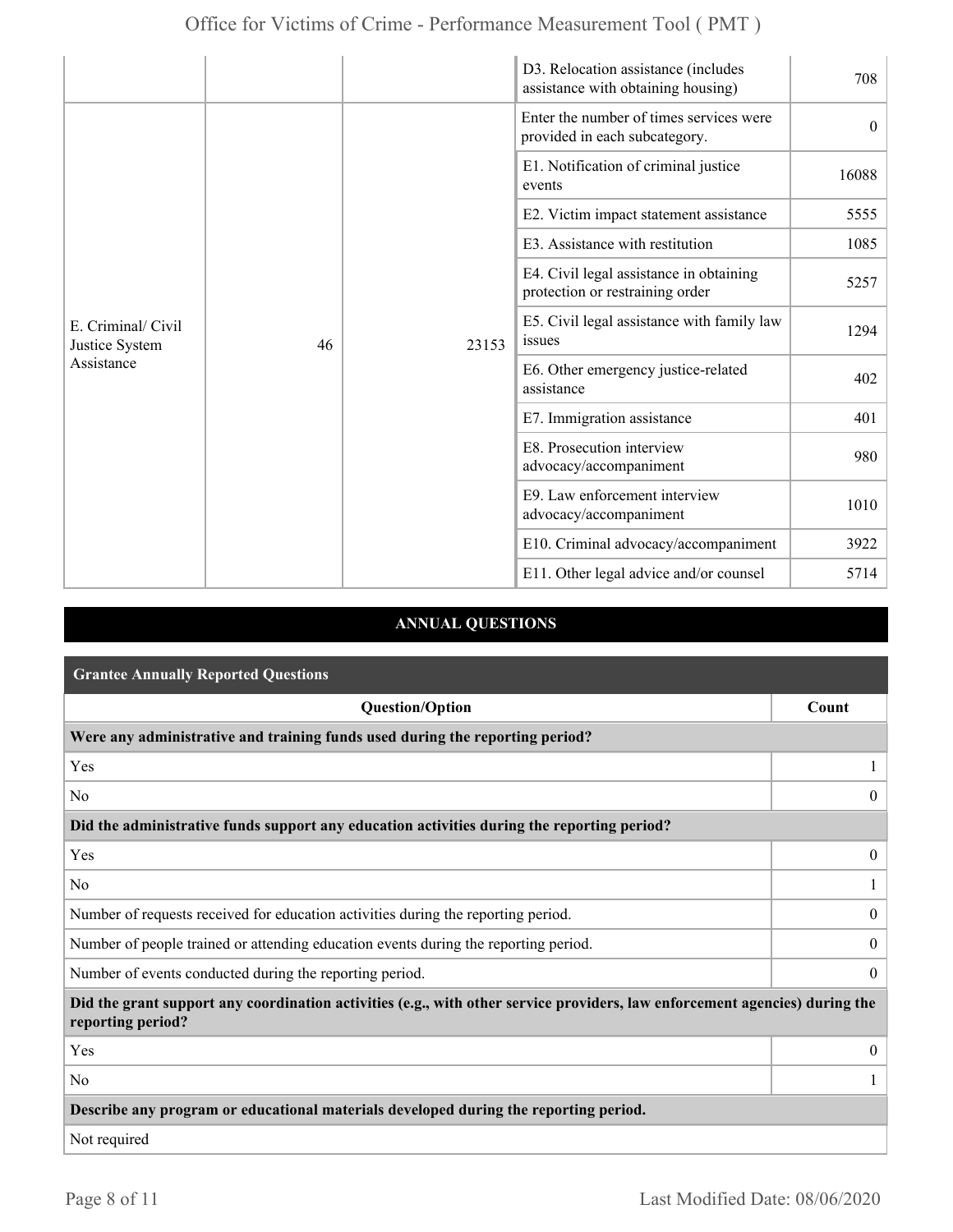#### **Describe any planning or training events held during the reporting period.**

#### Not required

#### **Describe any program policies changed during the reporting period.**

At these moment none program policies changes during the reporting period

#### **Describe any earned media coverage events/episodes during the reporting period.**

Media coverage events were earned during the reporting period when Puerto Rico population was notified by in an increase with VOCA Federal Funds for FY 2018 witch help others non-profit organization to access information of VOCA Funds.

#### **Describe any coordinated responses/services for assisting crime victims during the reporting period.**

Our efforts have included, among other, the improvement and expansion of the services which are offered and are available to the victims by the Victims Assistance Grant Program. The Puerto Rico Department of Justice through the External Resources Division has funded 85 sub-grantees. Among these sub-grantees are private non-profit community bases programs, non-profit faith organizations, municipalities and government agencies. As a Grantee, we encouraged sub-grantees to maintain coordination between public and private organizations so the services provided may be of the best quality and in accordance with state laws and regulations.

#### **Please discuss the major issues in your state that either assist or prevent victims from receiving assistance during the reporting period.**

One of the biggest issues faced in Puerto Rico is that due to our internal process, it takes a long time before we can pay compensation benefits to the victims. We are aware of this situation and are looking for alternatives to solve this problem. Due to the fact that the majority of victims are of scarce resources we should act faster in order for them to receive their payment sooner. Another issue for these victims is that since most of them are from scarce resources they are not able to pay all their needs, such as housing, and payments of water, light and rent bills. The state fund of victim compensation does not cover these needs since the law does not provide for their reimbursement. Nevertheless, there are other programs that provides this kind of help, although resources in Government are scarce.

### **Please describe ways that your agency promoted the coordination of public and private efforts within the community to help crime victims during the reporting period.**

Our efforts have included, among other, the improvement and expansion of the services which are offered and are available to the victims by the Victims Assistance Grant Program. The Puerto Rico Department of Justice through the External Resources Division has funded 85 sub-grantees. Among these sub-grantees are private non-profit community bases programs, non-profit faith organizations, municipalities and government agencies. As a Grantee, we encouraged sub-grantees to maintain coordination between public and private organizations so the services provided may be of the best quality and in accordance with state laws and regulations. The sub grantees have to submit with each proposal the Volunteer Services Certifications.

#### **Please describe any notable activities at the grantee level during the reporting period that improved delivery of victim services.**

Throughout the year we have provided technical assistance to the development of the sub-grantees. We also constantly monitor and evaluate the services offered by the sub-grantees. This monitoring process includes four phases of the monitoring guide, which covers the administrative, fiscal, programmatic and closeout monitoring. Among the many seminars, orientations and workshops our sub-grantees have attended to improve the services to crime victims are: Psychological Trauma of Crime Victimization, Crisis Intervention, Domestic Violence, and Comprehensive Intervention with Children in Dangerous Situations. Regarding to activities conducted by state to improve the delivery of victims services, we should mention a need assessment for victims of crime in Puerto Rico. VOCA funds have expand the services during the new VOCA Guideline, witch has been a big step to help to assist all of crime victims during the reporting period.

#### **Please discuss each priority (i.e., child abuse, domestic assault, sexual assault, and underserved) in which VOCA funds have been used to assist crime victims during the reporting period**

Case # 1 Foreign woman arrives at the Support Center for Victims of Crime referred by a government agency. The participant reported being a victim of a pattern of domestic violence that lasted eleven years. She is the mother of a minor who also suffered from secondary domestic violence. In addition, from the initial victimization, the participant had been diagnosed with cancer at that time and had serious financial problems due to the aggressor controlling her finances. When the participant arrived at the center, she was in a vulnerable emotional state. She had low self-esteem, insecurity and great fear. In addition, participant was underweight when he started services. Also, the participant did not have support or family resources since they all lived in their country of origin. Initially, the participant was evaluated by the social work component, who designed a service plan aimed at attending the emotional consequences, the participant's physical health and the pending legal aspects. In addition, the center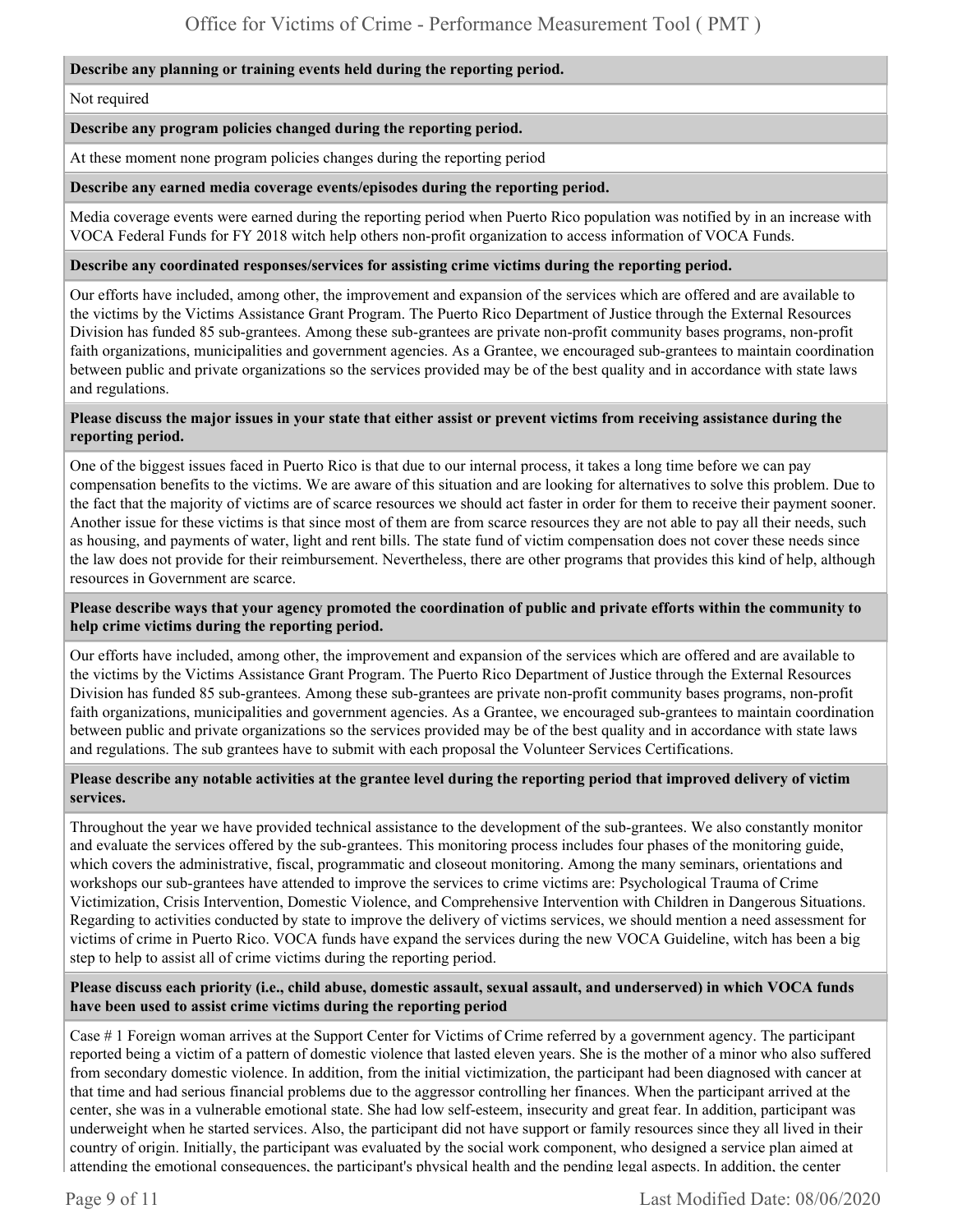began to provide therapeutic services to her daughter. From the Psychology Component, the treatment plan was directed to improve self-esteem, reduce anxiety levels, increase their sense of security and psych educate about the cycle of gender violence. The Legal Component provided advice on his rights as a victim, custody and divorce proceedings. In addition, case  $\#$  1 participated in therapeutic, sensory, support group, yoga, and recreational activities. Currently, the participant has been able to increase her self-esteem and sense of confidence to face the legal proceedings against the aggressor. It has reported an improvement in the decrease of anxiety levels. She has managed to establish life plans and future goals. She returned to her profession as an artisan and is generating income improving this her finances and self-sufficiency. In addition, her daughter has been positively integrated, serving as a support resource in the process of mutual treatment. In turn, the participant achieved full custody of her daughter. The participant has shown improvement in all areas of her life, becoming a survivor of domestic violence. Currently the participant is in the process of completing her therapeutic services. Case #2 Is a survivor of a homicide victim. Her daughter was murdered at the hands of her husband who, after murdering her, commits suicide in front of her grandchildren. The event marked the life of the participant drastically since the domestic violence took the life of her daughter. When the participant started CAVIC services, a month had passed since the murder of her daughter. She was in a process of mourning. She was sad, anguished, altered her sleep patterns and problems in her physical health. Initially, the participant was evaluated by the social work component, who designed a service plan aimed at attending to the emotional consequences, the physical health of the participant and the pending legal aspects. In addition, the Psychology Component began its treatment plan aimed at addressing the stages of grief from a trauma-focused model. In turn, she oriented herself on the cycle of domestic violence so that it could understand the unfortunate murder of her daughter. From the Legal Component, she was oriented about her rights as a secondary victim. In addition, he has participated in various recreational, sensory and support group activities. Currently the participant is more emotionally strengthened. She has become an activist and spokesperson for women's rights, making gender violence visible in various spaces. She has participated in educational campaigns, reports in the newspaper and created her foundation for victims of gender violence. Case #3 The participant was referred by a government agency because he was a secondary victim of abuse of his three children. The state removed the minors from their mother's home due to a pattern of physical abuse and neglect and the participant assumed full custody of their children. Participant reports at that time that he grew up he do not have supervision and therefore had no reference models for the care and attention of his children. Prior to this incident, the father related sporadically with his children. When the participant arrived at the center, he was committed to his service plan. However, he recognized that he lacked parenting and emotion management skills. Furthermore, he did not know how to intervene with her children due to the victimization suffered. That is why, from the Social Work Component, a service plan was developed aimed at attending to the family composition (father and his three children) to attend the emotional consequences of the pattern of abuse experienced by minors. As well as providing healthy parenting tools, skills for the effective management of emotions and strengthening expressions of affection and tolerance. The participant and his three children were cared for individually and with family fro

#### **Please briefly describe efforts taken to serve Victims of Federal crime during the reporting period.**

Among the efforts taken to serve federal crime victims, the Specialized Program for Victims Assistance of the Puerto Rico Department of Justice, has handled victims referrals from the Federal District Attorney s Crime Victims Assistance Office. The Victims Witness Specialist of this office, Ms. Orlando R os-Walker, maintains contact with this Program, the External Resources Division and he s invited to participate in our official activities. In addition, Mr. R os Walker refers federal victims to VOCA Funded programs to receive counseling and therapy.

### **Please identify any emerging issues or notable trends affecting crime victim services in your state during the reporting period.**

Puerto Rico has an increase with victims of crime in all category, all of these issue emerge from increase in crime, social behavior and economic problems.

#### **Please briefly outline any staffing retention issues that your victim assistance program has and why these issues may occur during the reporting period.**

Cost of living and minimum salaries wage are not among with the real economy of the Island. States Government, Non Profit Organization and Municipalities are confronting problems to retain staffing.

#### **Please explain your state process to publicize its victim assistance funding for services to victims of crime during the reporting period.**

Puerto Rico Department of Justice has implemented the method of publishing information about VOCA funds. The VOCA funds is announces in the web pages of Department of Justice for all non profit organization , Agency, University and Municipalities.

#### **Please explain how your state is able to direct funding to new/underserved populations during the reporting period.**

During the period the State made an public announce to promoted VOCA funds, in especial to served victims undeserved population.